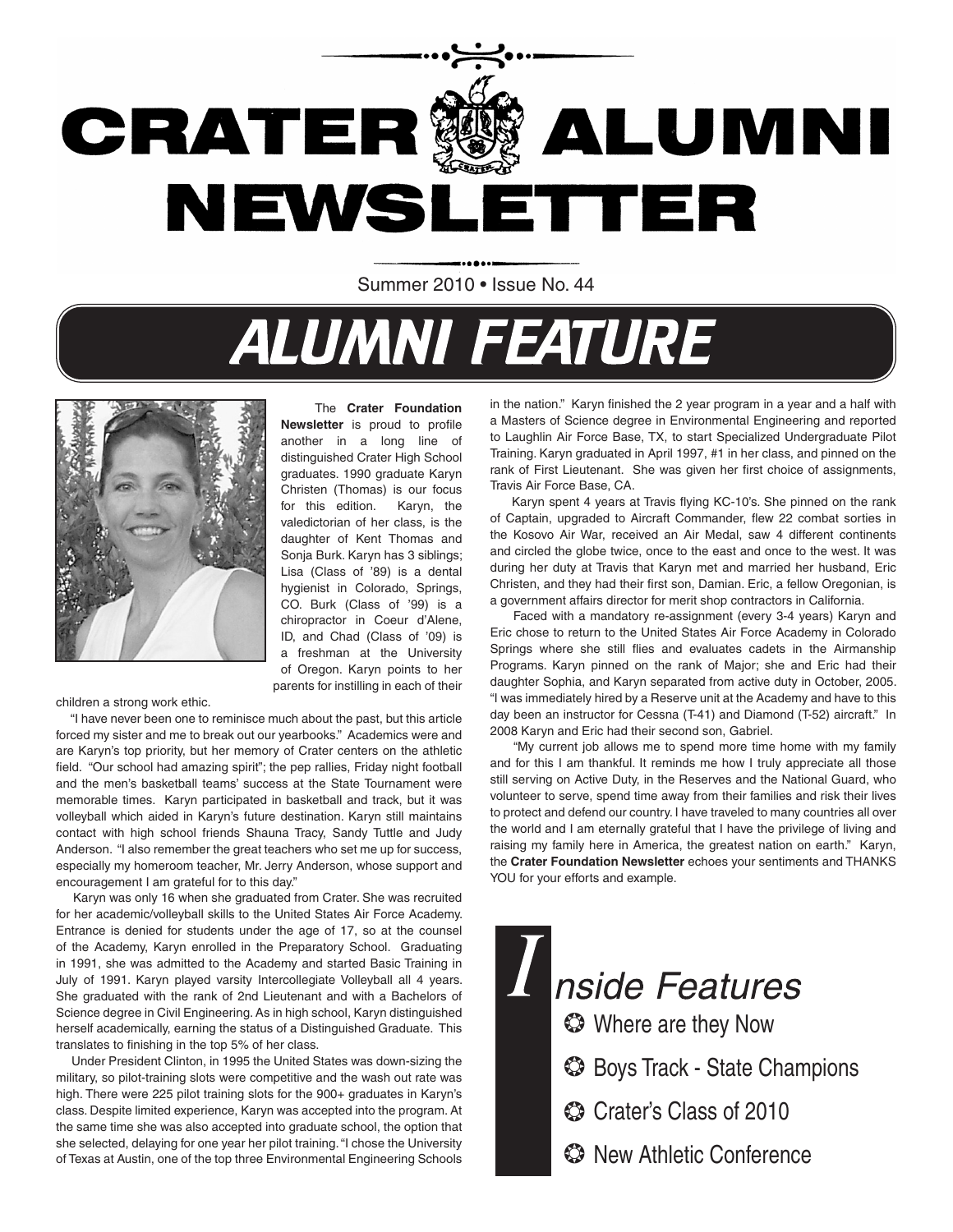# **NHERE** are NOW?

#### **1952 – 1959**

**BARBARA PINNEY MCCOY (54)** – lives in Central Point with her husband Ted. They retired in 1992 and moved to Hawaii where they lived for almost 5 years. They then moved back to Central Point. Though "retired" Ted continues to dabble in heavy equipment. Barbara has been to Europe; Hong Kong; Washington, DC; Detroit, Michigan; Nebraska; Vermont; San Diego; and Seattle in a 1933 car. Future plans are to travel in Ted's 1933 Graham car.

**RENA WRIGHT CRUSE (55)** – lives in Eagle Point, Oregon with her husband, David. She has four children, eight grandchildren and two great grandchildren. Rena loves to travel and has been to Mexico, Hawaii, Puerto Rico and all over the USA. She's been on a cruise to Alaska and Canada. Her hobbies include her yard and growing flowers, attending sporting events and enjoying her home.

**JOE ALVAREZ (59)** – lives in Pensacola, Florida with his wife Pamela. They have three grown children, Kevin, Bryan and Ty. Their home is on the waterfront so they enjoy anything on the water. Joe is retired and has an offshore boat so spends a lot to time in the Gulf of Mexico fishing.

#### **1960 – 1969**

**EILEEN KELL LIME (67)** – lives in Los Alamos, New Mexico with her husband Jim. They have two grown daughters, Rachel and Susan. Eileen was a RN BSN but is now on disability and works as a substitute nurse for Los Alamos Schools. They enjoy fishing, fish-keeping as a hobby and singing.

**DAVID BAILEY (67)** – lives in Minden, Nevada with his wife the former Diane White (71). They have two grown daughters who both are graduates of University of Nevada Reno. David has a son Stuart who teaches mathematics and coaches basketball at Tigard High School. David has been a transportation/ logistics recruiter for the past 18 years and owns Lake Tahoe Executive Search, L.L.C. Diane has been a technical support person for Charter Cable for 13+ years.

**ALETA MILAM 68)** – lives in Central Point with Carl, her husband of 43 years. They have two grown children, Tracy and Chuck. After 8 years in trucking and 12 years in sales, Aleta is now employed in Office Management with Medford **Irrigation District** 

**WILL MILLER (69)** – lives in Medford with his wife the former Christine Taylor (70). They have five children and one grandchild. Will has been self-employed as a photographer for the last 28 years in the Rogue Valley. They enjoy BBQ's, air shows and watching their children experiencing life.

#### **1970 – 1979**

**CHRISTIE JOHNSON WINTER (70)** – lives in Gold Hill with Ron, her husband of 26 years. Christie has a son Jim and a daughter Wendy who both graduated from Crater High School. Christie and Ron enjoy bass fishing and spending quiet time at home.

**VINNIE GARMAN LAREMORE (72)** – lives in Renton, Washington with her husband, Joe. They have three grown children, Aaron, Kevin and Crystal. Vinnie after twenty years went to college and became a nurse which she dearly loves. Her husband is a technician repairing home entertainment equipment.

**RANDY DANIELS (76)** – lives in Wilsonville, Oregon with his wife, the former Denise Kirk (78). They have two children, Randi and Jordan. Randy is a Line Supervisor for Coca Cola Bottling and Denise is an accountant with US Bancorp Equipment Finance.

**CINDY MEADOWS MCMULLEN (75)** – lives in Shady Cove, Oregon with her husband, Rick. They have two children, Mallory and Mandy. Cindy is an Underwriter and Operations Manager for GMAC Mortgage where she's been for the past 15 years. Her husband Rick is a retired Medford Police Department Officer.

**MARCUS VICKLUND (75)** – lives in Anderson, California with his wife of over 30 years, Anita. They have two grown children, Marcus and Travis. Marcus is owner of NorCal Auto Center in Redding, California and has been in car sales for over 29 years. Marcus loves to ride motorcycles, fish and hunt. He is also a collector of old cars.

#### **1980 –1989**

**DUANE PFAFF (82)** – lives in Portland, Oregon with hi wife Jamie. They have three children, Morgan, Molly and Davis. Duane is currently Operations Manager for Successful Money Management Seminars, Inc. He enjoys golfing, softball and playing with the kids.

**CHRIS SKAUGSET (84)** – lives in Longview, Washington with his wife, the former Angela Mills (83). They have one son, Zachary. Chris received a B.S and an M.A. in U.S. History from Southern Oregon State College and University of Oregon. He later received an M.L.S. from Syracuse University so that he

could work in libraries. He has held numerous positions at the Longview Public Library including his current position as the Library Director.

**ANNE-LOUISE JACOBSSON SANDVIK (85)** – lives in Eskilstuna, Sweden with her husband, Robert. They have 3 children, Gustav, Elin and Tilde. Anne-Louise works as a Site Manger and Resource Deployment Manager at IBM.

**MAY WONG (85)** – lives in Renton, Washington with her husband, Brett Christopher. They have two children, Tyler and Emily. May is in her 21st year as a high school social studies teacher in the Kent School District near Seattle.

#### **1990 – 1999**

**HOLLY WHITE DRAKE (90)** – lives in Central Point with her husband, Dan. They have three children, Alli 17, McKenna 15, both attending Crater, and Garrett 12, who attends Scenic. Dan is a co-owner of Drake's Paint & Supply in Medford and Holly is an Operations Assistant with People's Bank of Commerce. In their spare time they usually spend it with family although Holly and her oldest daughter recently took a cruise to Mexico and have decided that Cabo San Lucas is their new favorite vacation spot.

**BRANDI COLPITTS COWDEN (93)** - lives in Eagle Point with her husband, Robbie. They have two children, Megan 14 and Tate 12. Brandi works for Premier West Bank and Robbie is a teacher and coach at Eagle Point High School.

**MEGAN SMITH NEAL (94)** – lives in Portland, Oregon with her husband, Jake. They have a new baby, Hazel, born just over a month ago. Megan graduated from Willamette University and began work at Sunnyside Middle School and has been there for the past 11 years. Her husband Jake also graduated from Willamette and is an environmental engineer.

**TYLER SMITH (99)** – lives in Corvallis, Oregon with his wife, Michelle. They have three children, Ella 4, Asher 3 and Knox 8 months. Tyler graduated from Oregon State University with a degree in mechanical engineering. He is currently a regional manager for ACT Technology in McMinnville. His wife, Michelle was a basketball player for the Oregon State University women's team. She also graduated from OSU and is now a stay at home mom.

#### **NEW ATHLETIC CONFERENCE**

 In 2006 the Oregon Schools Activities Association made significant changes in athletic classifications throughout Oregon high schools. The result was a move from 4 levels of classifications to 6 levels, based on enrollment. Beginning with the fall athletic season the OSAA has again made changes in classifications.

 Crater High School which has been in the 5A classification for the past 5 years has been moved up to 6A classification. That move has resulted in many changes of conferences and opponents. Crater will compete in the South West Conference in football, cross country, swimming, wrestling, golf and track & field. The South West Conference will consist of North Medford, South Medford, Crater, Grants Pass, Roseburg, South Eugene, Sheldon and Thurston. In wrestling only, Redmond is also a South West Conference member.

 In the other sports, Crater will be a member of the Southern Oregon Conference. In volleyball, softball, baseball, boys' and girls' basketball and boys' and girls' soccer, Crater will compete as a member of the Southern Oregon Conference. That conference will consist of North Medford, South Medford, Crater, Grants Pass, Roseburg, Eagle Point and Ashland. Although in the Southern Oregon Conference, Eagle Point and Ashland will compete for state playoff berths as 5A schools.

 Playoff positions are complex at best as each sport has different criteria to qualify for post season playoffs. The **Alumni Newsletter** will attempt to explain those criteria in later issues and as the information becomes clearer.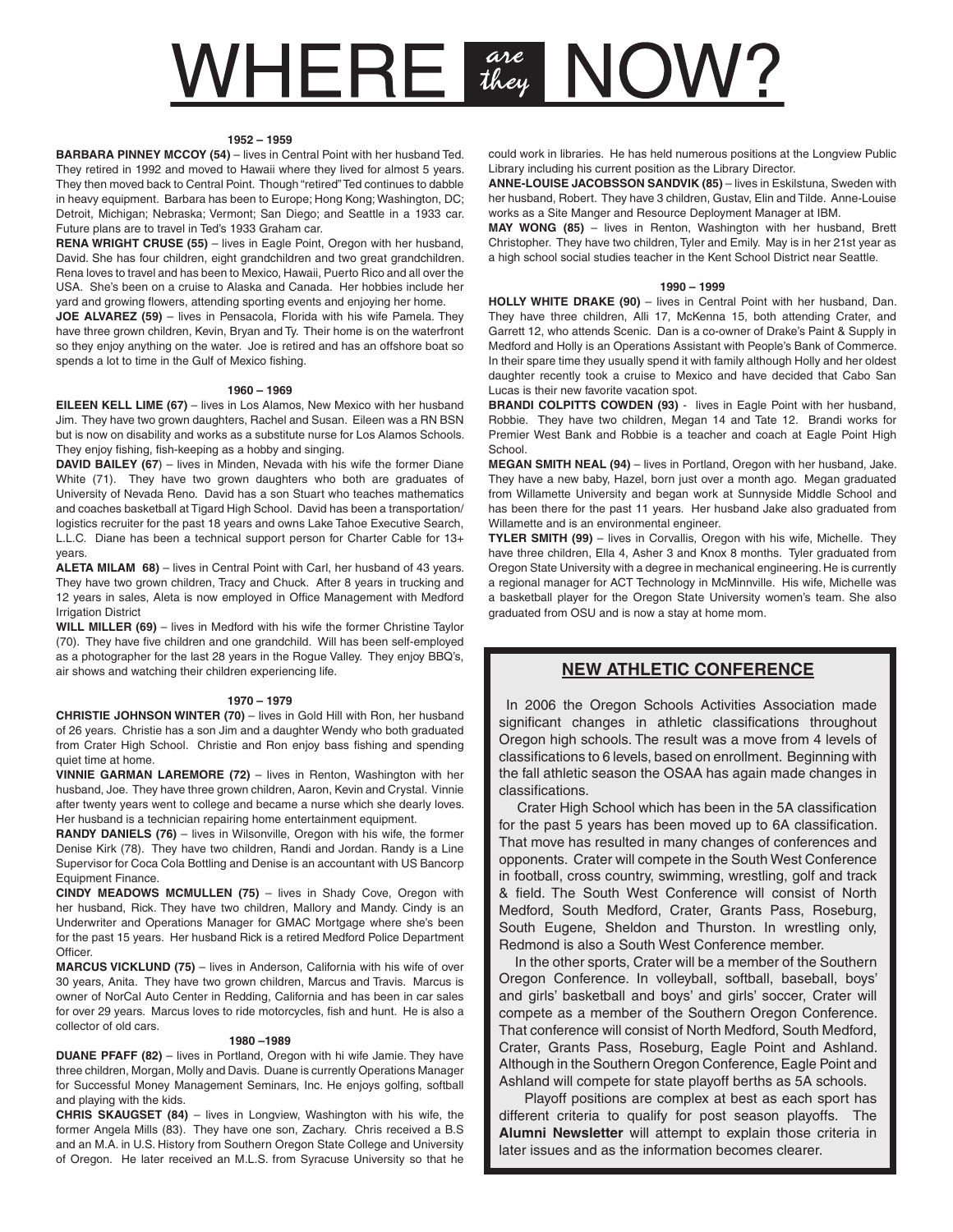## **Crater High Class of 2010 FOUR SCHOOLS — SIX VALEDICTORIANS**

THE **CRATER FOUNDATION NEWSLETTER** is proud to introduce the 6 valedictorians for the Crater High School graduating class of 2010.

 Representing the Crater Academy of Health and Public Service is Hannah Ironside. Hannah is the daughter of Blake and Julie Ironside. Hannah has a weighted GPA of 4.16. In the fall of 2010 Hannah will venture to Oregon State University and study Biology leading to Pre Med. Her career plan is to become a Pediatrician. Her fondest memory of Crater was a class trip to New York City.

 The School of Business, Innovation and Science is proud to announce Amanda Gudzan as the Valedictorian for 2010. Amanda is the daughter of Kevin Gudzan and Ann Barns.



Amanda has a weighted GPA of 4.04. In the fall of 2010 she will join Hannah on the Oregon State University campus. Amanda plans on a major in nursing. Her career plan is to matriculate from Corvallis to Oregon Health Sciences University with the aim of being a Pediatric Nurse. Amanda also points to a class trip to New York City as a highlight of her 4 years at Crater.

 The Crater Academy of Natural Sciences has co-valedictorians for the graduating year 2010. Aubry Fuller is the daughter of Doreen Fuller. Aubry has earned a 4.0 GPA these past 4 years. In the fall of 2010 Aubry will enter Southern Oregon University where she will pursue her career goal of being a nurse. Aubry recalls the simple day-to-day associations with friends as a fond memory of C.H.S. Joining Aubry as co-valedictorian is Jose Benitez. Jose has earned a 4.0 GPA; he is the son of Jaime Jacuinde and Connie Ramos. In the fall Jose will venture to Oregon Institute of Technology where he will pursue a degree in Electrical Engineering. Jose played soccer for 4 years at Crater and recalls that experience as being something very special.

 The Crater Renaissance Academy likewise has co-valedictorians for 2010. Jennette Chisolm is the daughter of Ernie and Astrid Chisolm. Jennette has accumulated a 4.02 weighted GPA and will enter Marquette University (Milwaukee, WI) in the fall of 2010. Jennette has yet to determine a major field of study. Her fondest memories of Crater include a class trip to the British Isles. Joining Jennette is co-valedictorian Emily Wilder. Emily is the daughter of Grif and Kathy Wilder. Emily has a weighted GPA of 4.02 and will attend Pacific Bible College/Rogue Community College in the fall. Emily has several mission trips planned during her studies at Pacific Bible College. Pursuit of a Counseling degree will be her academic focus.

 THE **CRATER FOUNDATION NEWSLETTER** is proud of all the graduates of the class of 2010 but takes this opportunity to pay a special tribute to Valedictorians – Hannah Ironside, Amanda Gudzan, Aubry Fuller, Jose Benitez, Jennette Chisolm and Emily Wilder.



The Crater Comets spring athletic season ended with some very impressive accomplishments by our baseball, softball and track & field teams.

 The Crater boys track team finished 1st in the Southern Sky district meet and qualified a number of boys for the state meet. After finishing 2nd in the state meet last year, the Crater boys' team was not to be denied this year. They won the 5A State Track & Field Championship by scoring 86 points to outdistance the second place team by over 20 points. Junior Jack Galpin was a state champion in the 200 meter, 400 meter and was a member of the 4x100 meter winning relay team and the 4x400 meter winning relay team. The Comets set state records in both relay wins and Galpin tied the state meet record in the 200 meter. Senior Josh Elliott place 2nd in both the 1500 and 3000 meter runs.

 The Crater girls team finished 1st at the Southern Sky district meet and then proceeded to finish 11th at the state meet. The girls 4x400 relay team finished 6th.

 After three consecutive State Championships, the Crater girls' softball team won the district title and proceeded to the state playoffs. They were defeated by Century in the quarterfinals of the state playoffs.

 The boys' baseball team finished the season as the third place team in the Southern Sky Conference and qualified for the state playoffs. They were defeated 11-3 in the quarter finals by Madras.

 The Crater girls' golf team won the Southern Sky Conference and had a chance to compete at the state tourney for the fourth consecutive year